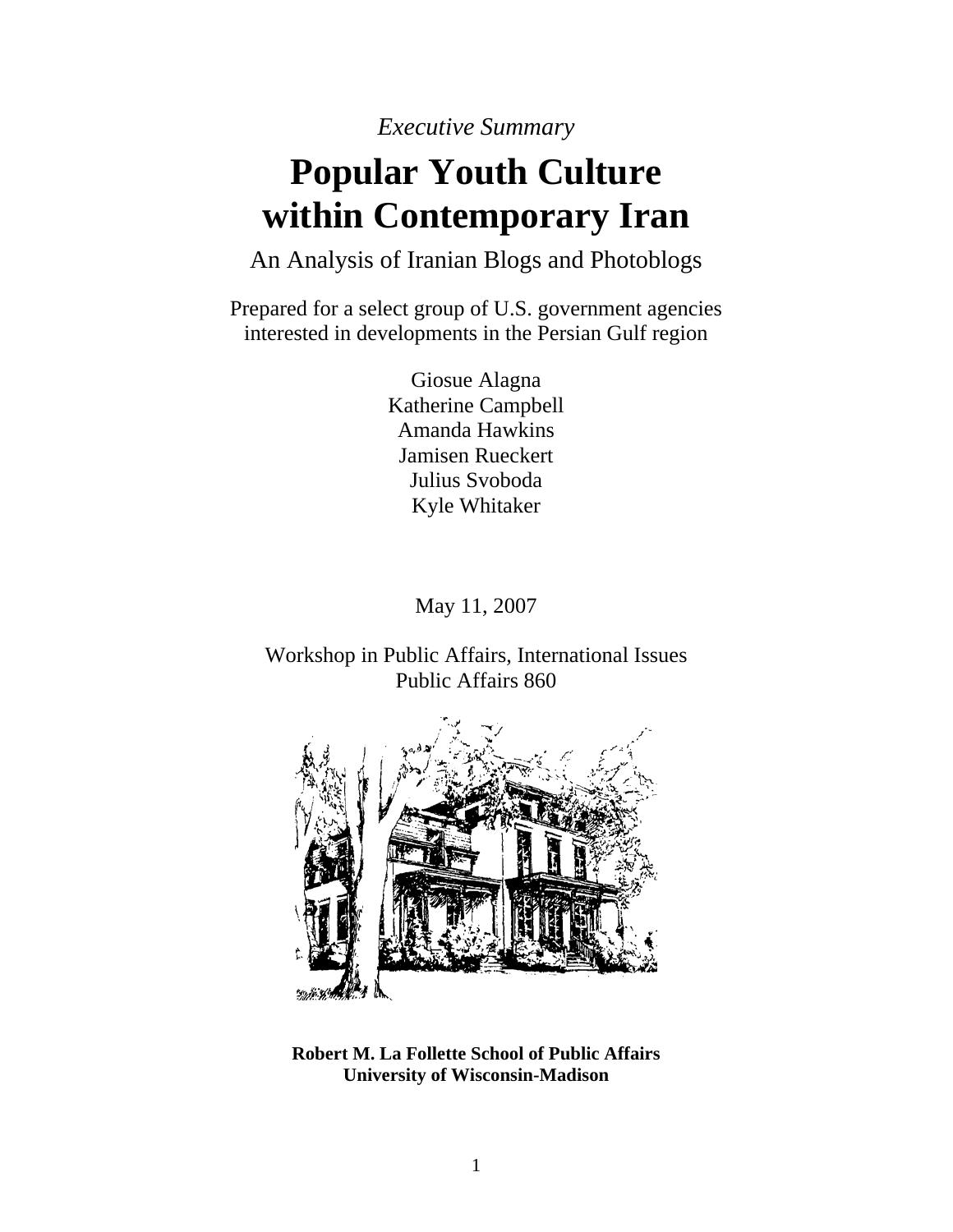## **Executive Summary**

Nearly 70 percent of Iran's population is younger than 30. Many technologically savvy young Iranians use blogs as an informal forum to air opinions. Despite strict governmental controls, an estimated 40,000 to 100,000 blogs are active in Iran. Youth blogs offer relatively candid insight into Iranian popular youth culture. This report presents findings from our systematic reading, coding, and evaluation of English-language blogs and photoblogs created by the resident Iranian youth community posted since mid-2006.

We measured and noted blogger opinion on a range of popular culture topics: Iranian domestic leadership, domestic policy, U.S. foreign policy, international affairs, gender relations, religion, technology, sports, music, fashion, film, television, and literature. We find that young Iranian bloggers discuss political issues (especially Iranian domestic policy) and technology most frequently. Negative opinions dominate blog and photoblog treatment of political issues, gender relations, fashion, and television. By contrast, bloggers share positive views on religion, technology, sports, music, film, and literature. In addition to summarizing the direction of blogger opinion with descriptive statistics, we present substantial qualitative analysis of blogger perspectives by topic. These more nuanced qualitative findings constitute much of the report. We also present a brief study of blogger responses to the British hostage situation that unfolded in March–April 2007.

Despite meticulous data collection and evaluation, we are hesitant to generalize views expressed by bloggers in our sample to young Iranians more broadly. We note several selection biases inherent to any study of blogs and photoblogs in a less developed country, biases that are only increased by our focus on Englishlanguage blogs. Blogger self-selection and government censorship present additional obstacles to generalizability.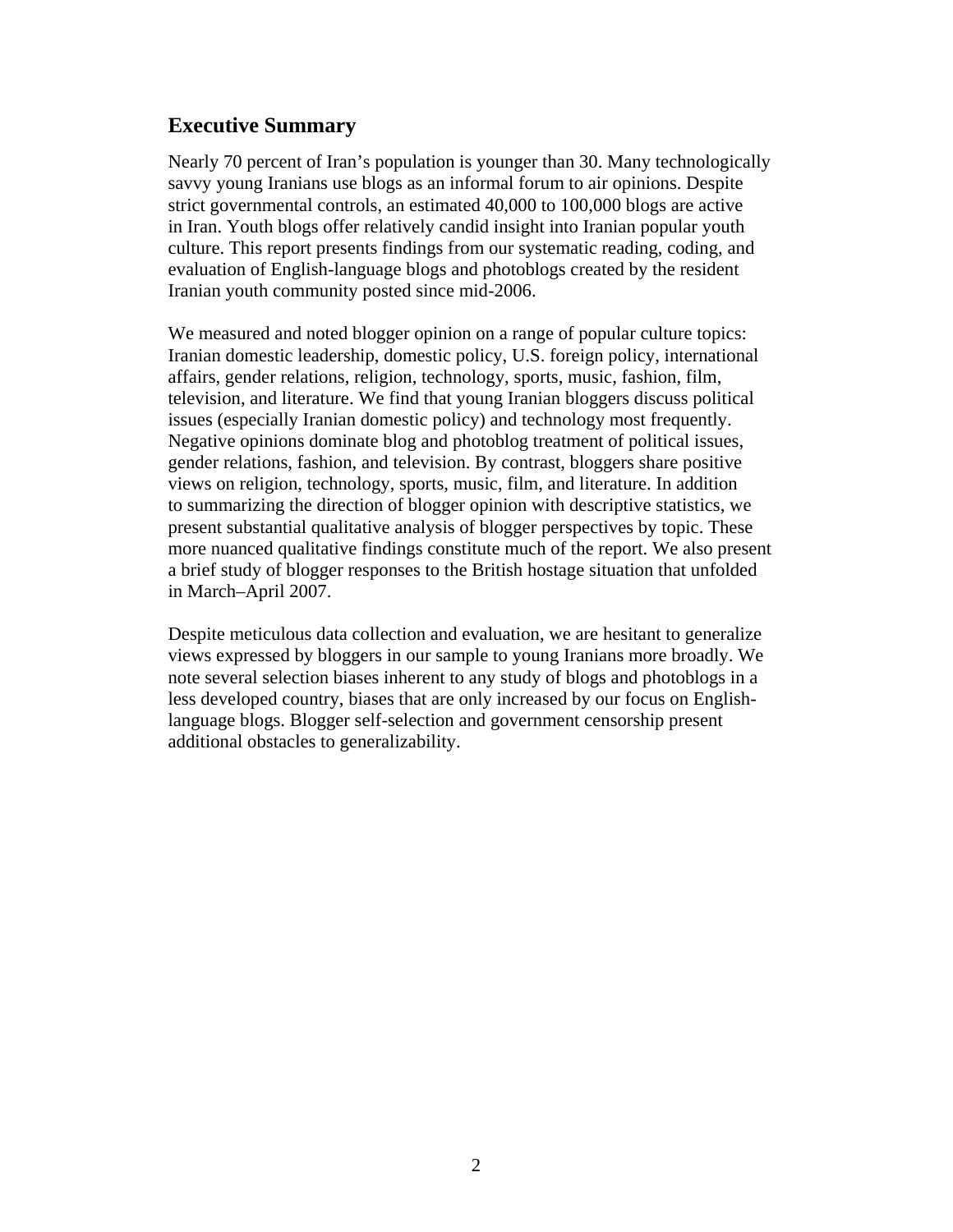## **Foreword**

This report is produced by students in the Master of International Public Affairs (MIPA) program in the Robert M. La Follette School of Public Affairs at the University of Wisconsin–Madison for a select group of U.S. government agencies interested in developments in the Persian Gulf region. The opinions and judgments presented in the report do not represent the views, official or unofficial, of the La Follette School or of the client agencies for which the report was prepared.

The authors of this report are enrolled in the Public Affairs Workshop, International Issues, the capstone course in their graduate program. The workshop provides MIPA students the opportunity to improve their analytical skills by applying them to an issue with a substantial international component and to contribute useful knowledge and recommendations to their client.

I am grateful to Wilbur R. Voigt whose generous gift to the La Follette School supports the workshop projects. With his support, we are able to finance the production of the final reports, plus other expenses associated with the projects.

The La Follette School offers a two-year graduate program leading to a Master of Public Affairs or a Master of International Public Affairs degree. In both programs, students develop analytic tools with which they assess policy responses to issues, evaluate implications of policies for efficiency and equity, and interpret and present data relevant to policy considerations.

The workshop provides practical experience applying the tools of analysis acquired during three semesters of coursework to actual problems clients face in the public, non-governmental, and private sectors. Students work in teams to produce carefully crafted policy reports that meet high professional standards. The reports are research-based, analytical, evaluative, and (where relevant) prescriptive responses to real-world clients. This culminating experience is the ideal equivalent of the thesis for the La Follette School degrees in public affairs. While acquiring a set of analytical skills is important, it is no substitute for learning by doing.

> Melanie Frances Manion Professor of Public Affairs and Political Science May 11, 2007